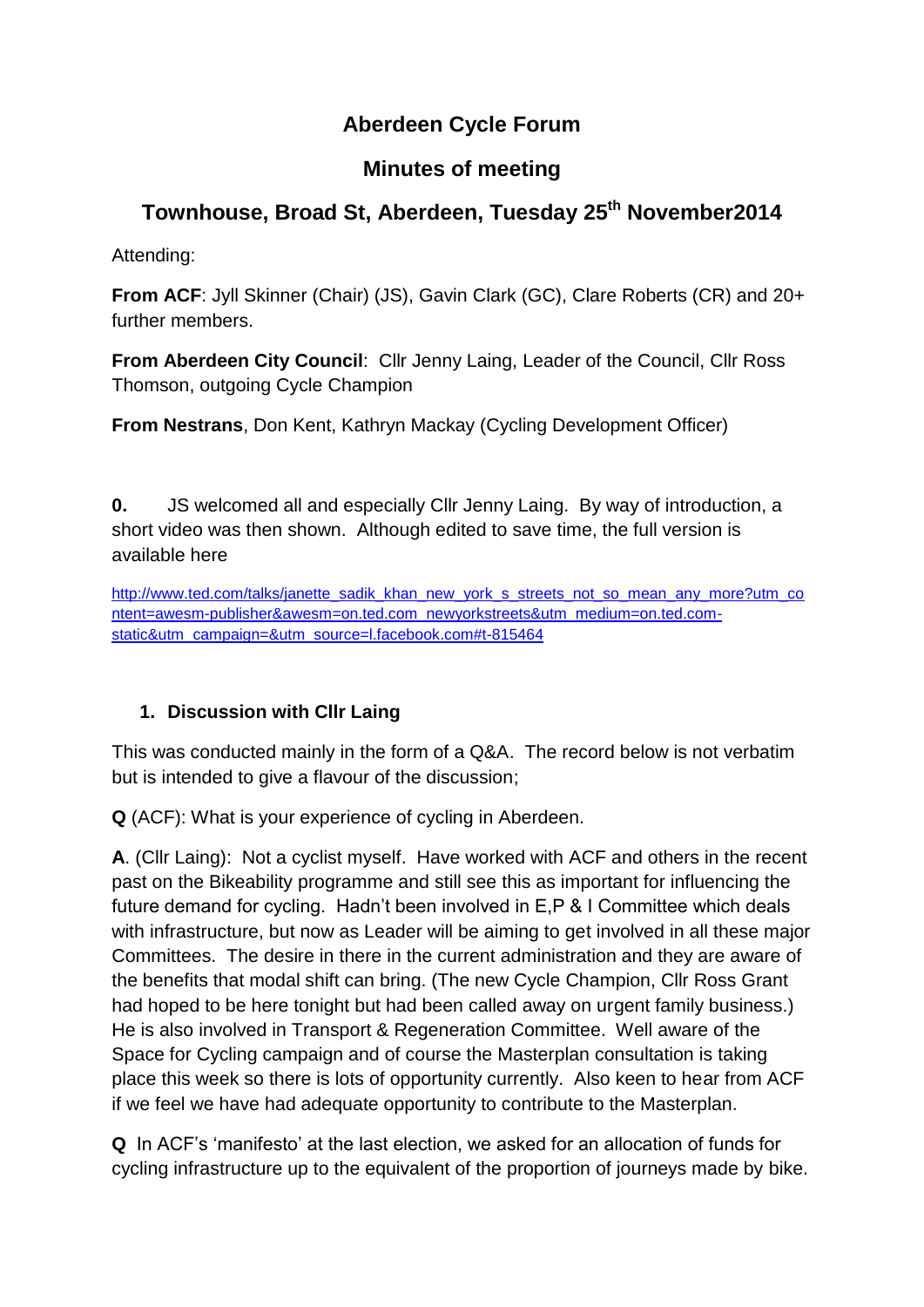**A**: The administration will bring forward a budget in the usual way. First priority has to be the Council's statutory responsibilities, then look to allocate funds to all the other priorities. It is a 5 year budget and not always easy to reallocate funds once that is underway. The process takes place in February each year, so now is a good time for ACF to exert influence

**Q** What do you need from us (ACF) to get cycling measures higher up the agenda? How does ACF make its case?

**A** Normally, a business case .... Facts & figures re health, injuries, benefits to the economy etc. Council tends to be very outcome focussed. A cycling strategy and Action Plan is being proposed and will be consulted on in January.

**Q** Is a separate cycling strategy really needed? Surely cycling should be integral to all roads / housing / development and maybe compartmentalising it on its own is the reason why provision in the past has been so poor?

**A** I believe that cycling is built in to other plans & strategies, but perhaps isn't always being drawn out properly. Certainly it needs a higher profile and I will take that point back to officials. Of course ACC also works with Nestrans.

**Q** Is it the case that in the first instance the designs being put forward by developers are lacking, and secondly Councillors aren't challenging them? Important to remember that it isn't just the 3.5% who currently cycle who are being let down: there is huge latent demand from people who want to cycle but the current infrastructure puts them off. Just look at cycling levels in Holland or elsewhere ....

And it isn't just about travel, it's about the desirability of neighbourhoods which are currently dominated by car traffic. If you never see kids playing outside anymore, ask yourself why? The apparent 'vision' in the Council's policies isn't matched by reality. What is the point of cycle lanes when cars are allowed to park in them?

Research in England including a cost / benefit analysis showed a 5:1 gain from investment in cycling.

**A** All infrastructure in the city is suffering from under-investment, not just cycle infrastructure. Improvements need to be realistic and deliverable. Changes to cycle lanes would need new Traffic Orders. It has been done before (Altens example to prevent parking on pavements), and of course it only works if we then have the manpower to enforce the laws. So ambition is limited by resources and lack of funds.

**Q**. There is no real sign that ACC takes cycling seriously: the debacle of the Westhill cycle path is a case in point.

**A** The Council is being reorganised to fewer Directorates in an attempt to reduce silo working.